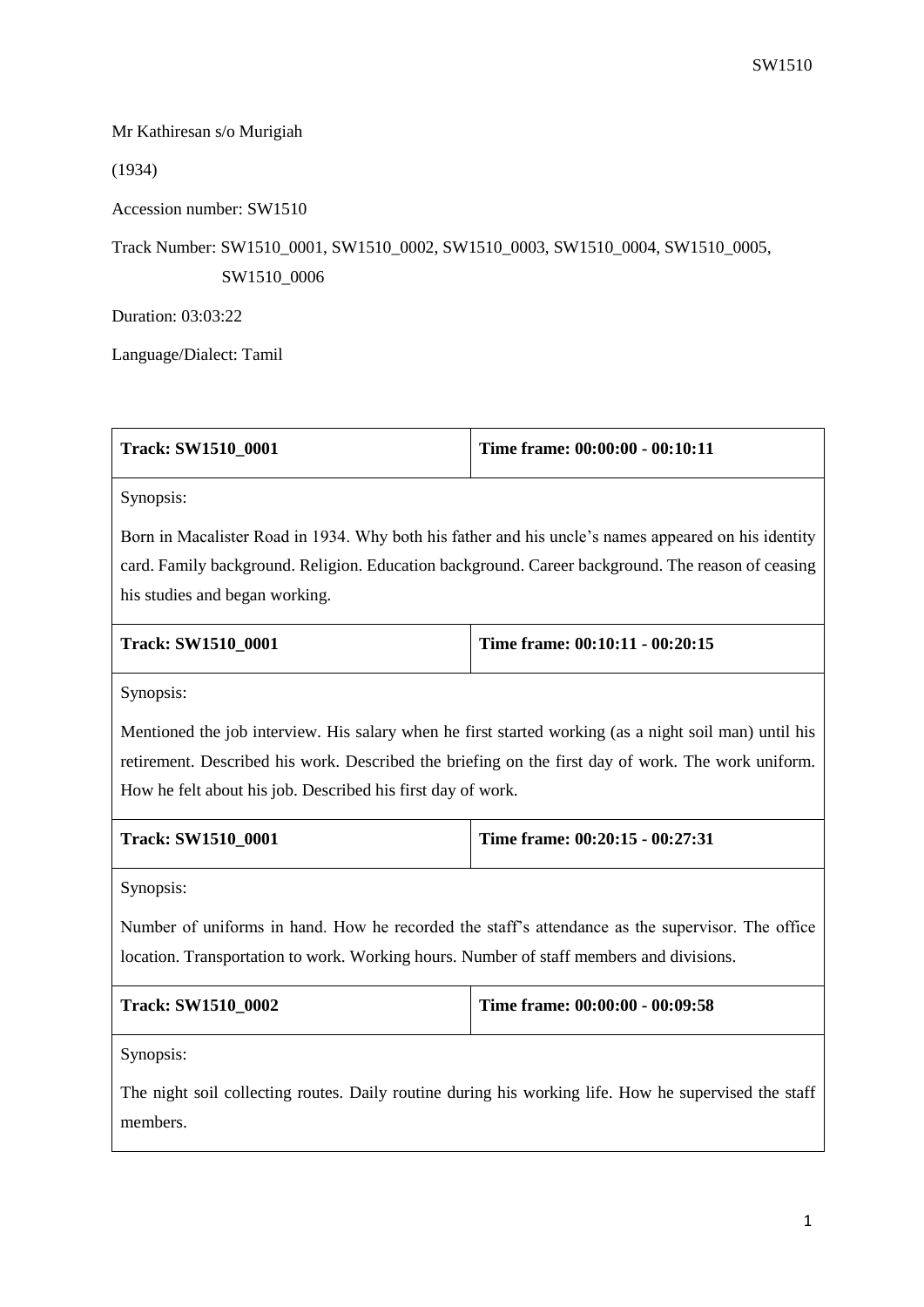| <b>Track: SW1510 0002</b> | Time frame: $00:09:58 - 00:20:44$ |
|---------------------------|-----------------------------------|
|---------------------------|-----------------------------------|

Synopsis:

Continued to describe the daily routine during his working life. Precaution taken to protect the workers from diseases. Mentioned the importance of putting up lids at the bottom of the buckets.

| <b>Track: SW1510 0002</b> | Time frame: $00:20:44 - 00:31:03$ |
|---------------------------|-----------------------------------|
|                           |                                   |

Synopsis:

Shared the good and bad memories about his job. Why was he happy about the job. Mentioned his feelings of working for long hours for ten days in May 1969. Why he appreciated the job. His aftermarriage life. How he spent his holidays.

| <b>Track: SW1510 0003</b> | Time frame: $00:00:00 - 00:10:00$ |
|---------------------------|-----------------------------------|
|                           |                                   |

Synopsis:

Described some workers who disappeared during working hours, and turned up to be doing another job. How he responded to this. Other problems faced at work and the way to handle them. Described working experience during the May 13 Incident.

| <b>Track: SW1510 0003</b> | Time frame: $00:10:00 - 00:20:09$ |
|---------------------------|-----------------------------------|
|                           |                                   |

Synopsis:

Why shouldn't feces be poured into the drains. The night soil collecting route. Challenges faced at work. How he handled complaints from the residents. Problems faced in the hotels where there were prostitution. Described the work in the business area and housing area with big families.

| <b>Track: SW1510 0003</b> | Time frame: $00:20:09 - 00:31:03$ |
|---------------------------|-----------------------------------|
|                           |                                   |

Synopsis:

Mentioned the flush system. Mentioned the areas without a back lane, thus the front lane was used to access the toilet. Described receiving complaints from the eatery shop people when the night soil men cleaned buckets without covering them up. Flush system was introduced after his retirement in 1989. Areas that first used the flush toilet system. How they were notified about the change in toilet system for each house.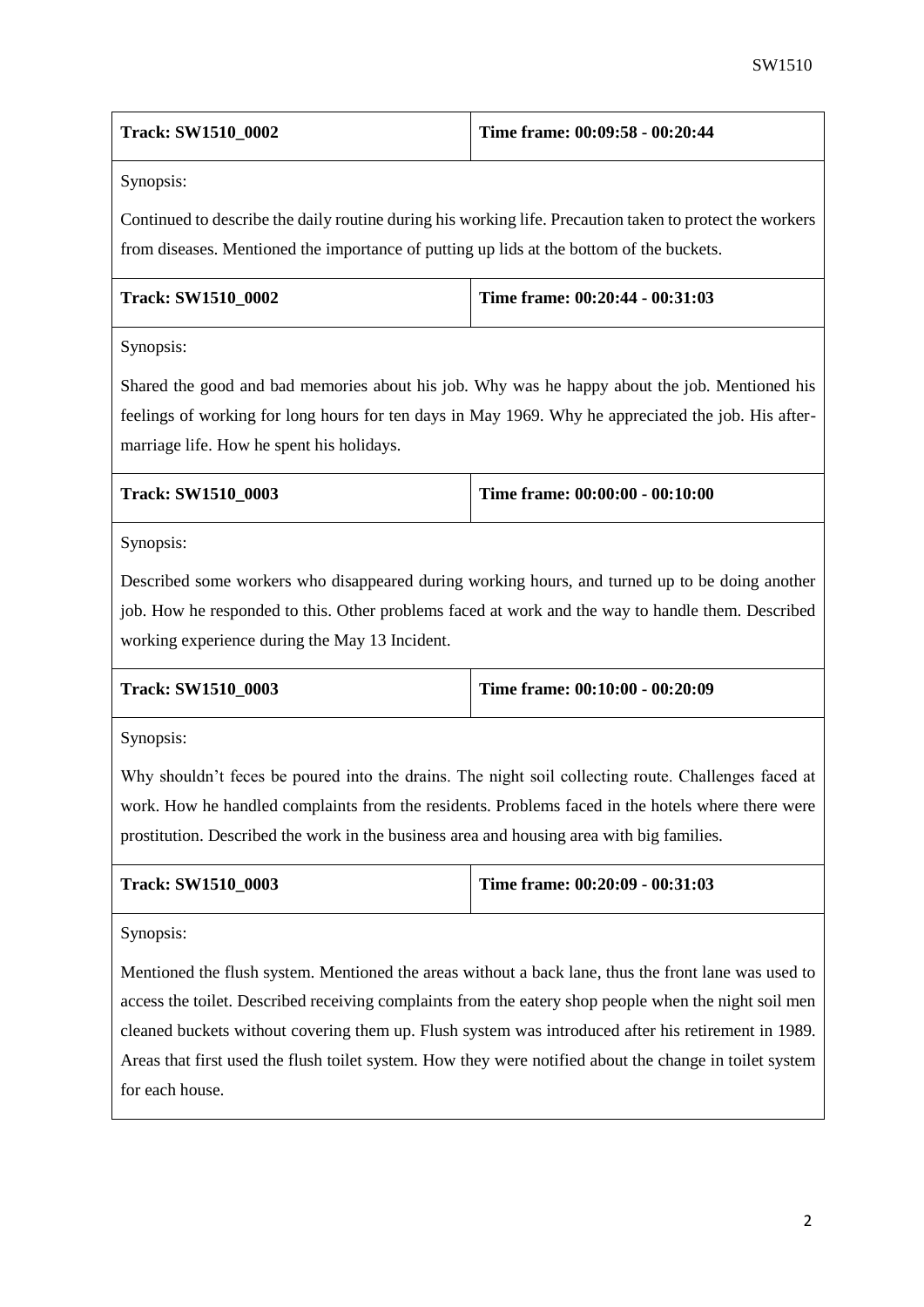| <b>Track: SW1510 0004</b> | Time frame: $00:00:00 - 00:11:00$ |
|---------------------------|-----------------------------------|
|---------------------------|-----------------------------------|

Synopsis:

The increasing rate of using flush system and why. There was no more bucket system in Penang in 1995. The charge for the bucket cleaning service. Described the record book used to record houses which had changed to flush system. Described occasional conflicts between tenants and house owners about who to change the toilet system. How it was settled. Described his job scope in the depot. Described an incident which hindered his promotion.

| <b>Track: SW1510 0004</b> |  |
|---------------------------|--|
|                           |  |

**Time frame: 00:11:00 - 00:19:56** 

Synopsis:

Described manipulation of the working attendance record. The change in the night soil men's job when flush system was introduced. Usual practice by different races and religions before work. Described being attacked by gangsters for reporting the workers' poor working performance. Described the challenges faced when a worker was absent from work. Other challenges faced in staff management.

**Track: SW1510\_0004 Time frame: 00:19:56 - 00:26:25**

Synopsis:

Continued with other challenges faced in staff management. His work after retirement. Benefits he got as a government servant. Reminisced about the car he used for work for a long time. The change in type of buckets used.

| <b>Track: SW1510 0005</b> | Time frame: $00:00:00 - 00:10:15$ |
|---------------------------|-----------------------------------|
|                           |                                   |

Synopsis:

Stayed in Dato Koyah Road during the Japanese occupation. Residents in the Dato Koyah Road house. Mentioned that the ground floor was used to prepare *apom* to be sold in other places. Structure of the house. Festivals celebrated at home.

| Track: SW1510 0005 | Time frame: $00:10:15 - 00:20:22$ |
|--------------------|-----------------------------------|
|                    |                                   |

Synopsis:

Continued to describe festivals celebrated at home. Elaborated on his experience on November 11, 1941 when the Japanese invaded Penang. The escaping route. Why they decided to run away from the Dato Koyah Road house. His father went back to the house to take their necessities at night.